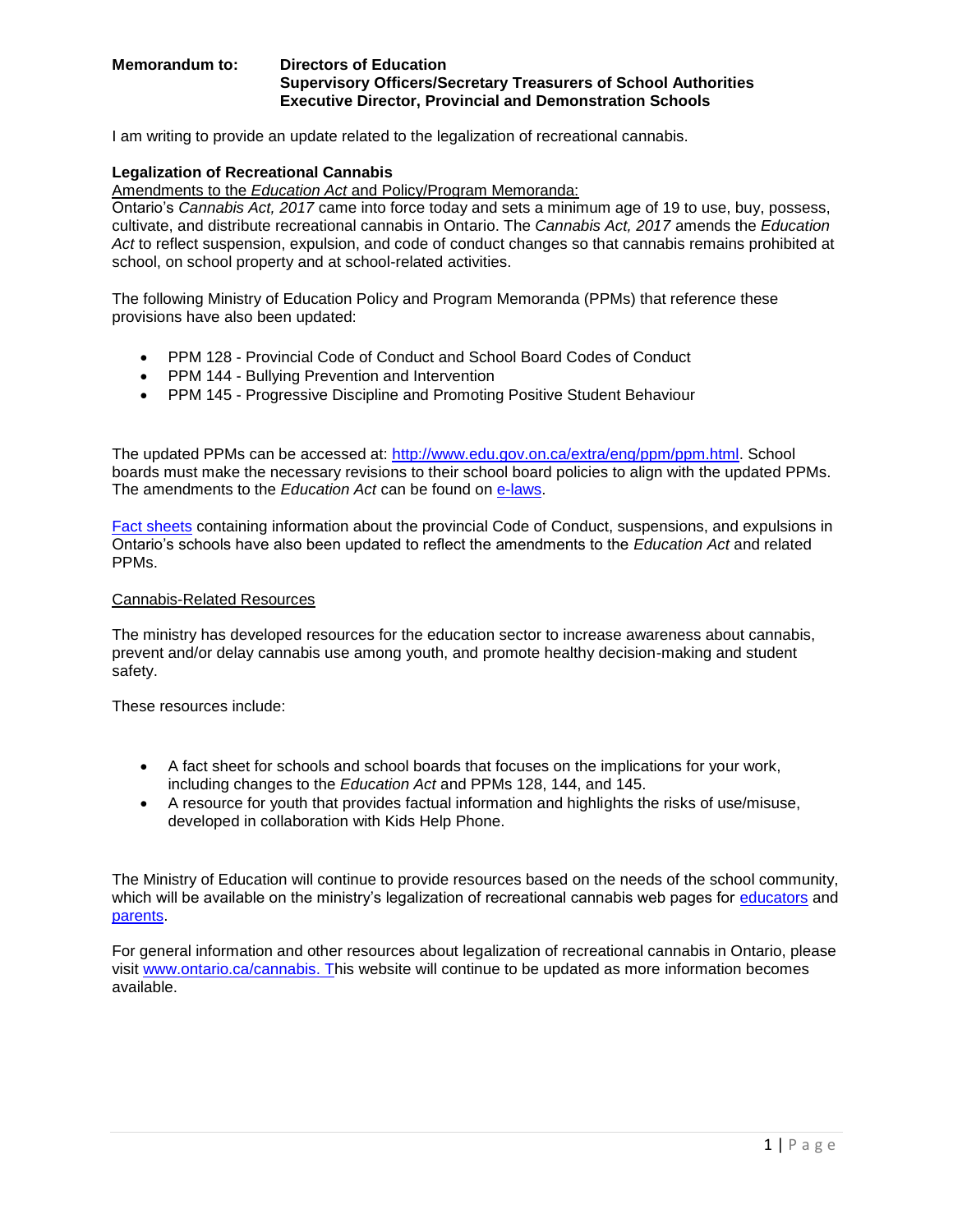### Ontario School Information System (OnSIS)

The Ministry of Education is also updating the suspension/expulsion data collection tool found in the Ontario School Information System (OnSIS) to align with the amendments to the *Education Act*. There are three new categories for suspension/expulsion:

- possession of cannabis;
- being under the influence of cannabis;
- giving cannabis to a minor.

Effective today, these will be collected through OnSIS for the 2018-2019 school year. Specific OnSIS requirements related to these changes were communicated to your Student Management System (SMS) vendors in August 2018.

### Local Police/School Board Protocols

School boards are encouraged to discuss the implications of the legalization of recreational cannabis with their local police services and make revisions to their local police/school board protocols to ensure alignment with requirements, where necessary (e.g., update references to illegal drugs).

# Funding

The Ministry of Education will be providing school boards with a total of \$1.88 million in one-time funding to support local training needs related to the legalization of recreational cannabis. For a detailed list of board allocations, please refer to Appendix A.

School boards will be expected to report to the ministry on how the funding was used to support local training needs. Transfer payment agreements will follow shortly.

### **Safe and Healthy Schools Webinars**

The ministry will be hosting three Safe and Healthy Schools Webinars on Thursday, November 8, 2018:

- 10:00am to 11:00am English
- $\bullet$  1:00pm to 2:00pm French
- 3:30pm to 4:30pm English

During these webinars, ministry staff will provide information related to the legalization of recreational cannabis, including an overview of the policy revisions referenced above.

We encourage you to share this invitation with school board staff.

Please register for the webinar by Tuesday, November 6, 2018, by completing the online [registration](https://goo.gl/forms/9zK9uQRj4kIZ1NFM2)  [form.](https://goo.gl/forms/9zK9uQRj4kIZ1NFM2) Log-in instructions will be sent to the contact(s) identified in the registration form by November 7, 2018. If you have any questions about the webinars, please contact Steve Soroko, Healthy Schools Unit at 416-325-2728 or [Steve.Soroko@ontario.ca](mailto:Steve.Soroko@ontario.ca)

If you have any other questions or require additional information, please contact Debbie Thompson, Director, Safe and Healthy Schools Branch at 416-325-7645 or [Debbie.Thompson@ontario.ca.](mailto:Debbie.Thompson@ontario.ca)

Thank you for supporting the health and safety of Ontario's students.

Sincerely,

Nancy Naylor Deputy Minister

c: School Board Trustee Associations

Attachment: Appendix A – Board Funding Allocations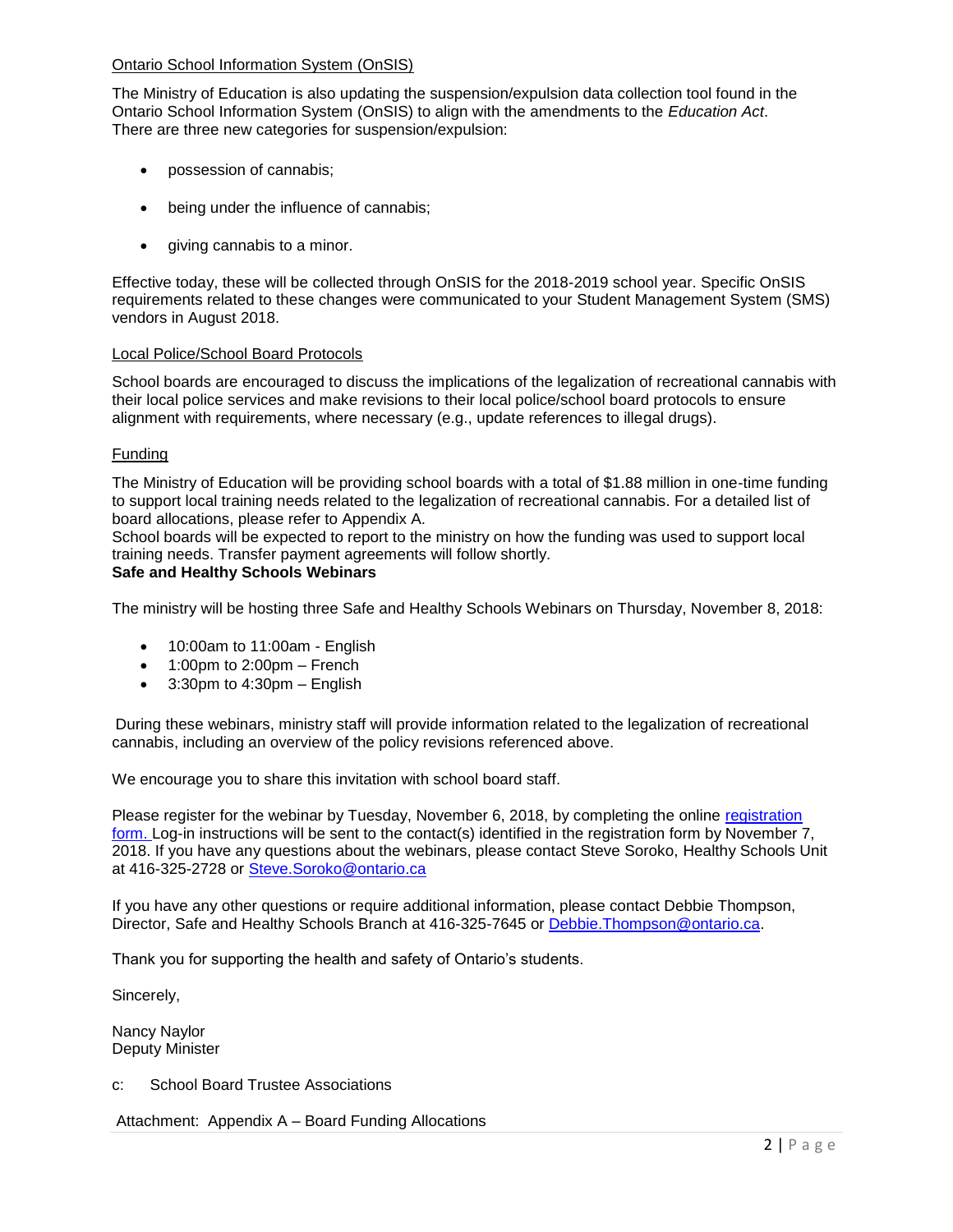| <b>DSB</b> Name                                | <b>Total</b> |
|------------------------------------------------|--------------|
| Algoma DSB                                     | \$15,200.00  |
| Algonquin and Lakeshore Catholic DSB           | \$13,600.00  |
| <b>Avon Maitland DSB</b>                       | \$16,300.00  |
| <b>Bluewater DSB</b>                           | \$17,200.00  |
| <b>Brant Haldimand Norfolk Catholic DSB</b>    | \$11,900.00  |
| <b>Bruce-Grey Catholic DSB</b>                 | \$5,800.00   |
| Catholic DSB of Eastern Ontario                | \$15,700.00  |
| Conseil scolaire catholique MonAvenir          | \$21,000.00  |
| Conseil scolaire catholique Providence         | \$12,400.00  |
| CS Viamonde                                    | \$18,700.00  |
| CSD catholique de l'Est ontarien               | \$13,400.00  |
| CSD catholique des Aurores boréales            | \$3,900.00   |
| CSD catholique des Grandes Rivières            | \$10,700.00  |
| CSD catholique du Centre-Est de l'Ontario      | \$22,900.00  |
| CSD catholique du Nouvel-Ontario               | \$12,200.00  |
| CSD catholique Franco-Nord                     | \$5,700.00   |
| CSD des écoles publiques de l'Est de l'Ontario | \$19,000.00  |
| CSD du Grand Nord de l'Ontario                 | \$6,600.00   |
| CSD du Nord-Est de l'Ontario                   | \$5,800.00   |
| DSB of Niagara                                 | \$33,600.00  |
| <b>DSB Ontario North East</b>                  | \$11,200.00  |
| Dufferin-Peel Catholic DSB                     | \$63,500.00  |
| Durham Catholic DSB                            | \$19,600.00  |
| Durham DSB                                     | \$57,600.00  |
| <b>Grand Erie DSB</b>                          | \$26,600.00  |
| <b>Greater Essex County DSB</b>                | \$28,400.00  |
| <b>Halton Catholic DSB</b>                     | \$25,900.00  |
| <b>Halton DSB</b>                              | \$50,400.00  |
| Hamilton-Wentworth Catholic DSB                | \$22,700.00  |
| Hamilton-Wentworth DSB                         | \$40,900.00  |
| Hastings and Prince Edward DSB                 | \$16,300.00  |
| Huron Perth Catholic DSB                       | \$6,800.00   |
| Huron-Superior Catholic DSB                    | \$7,600.00   |
| Kawartha Pine Ridge DSB                        | \$31,000.00  |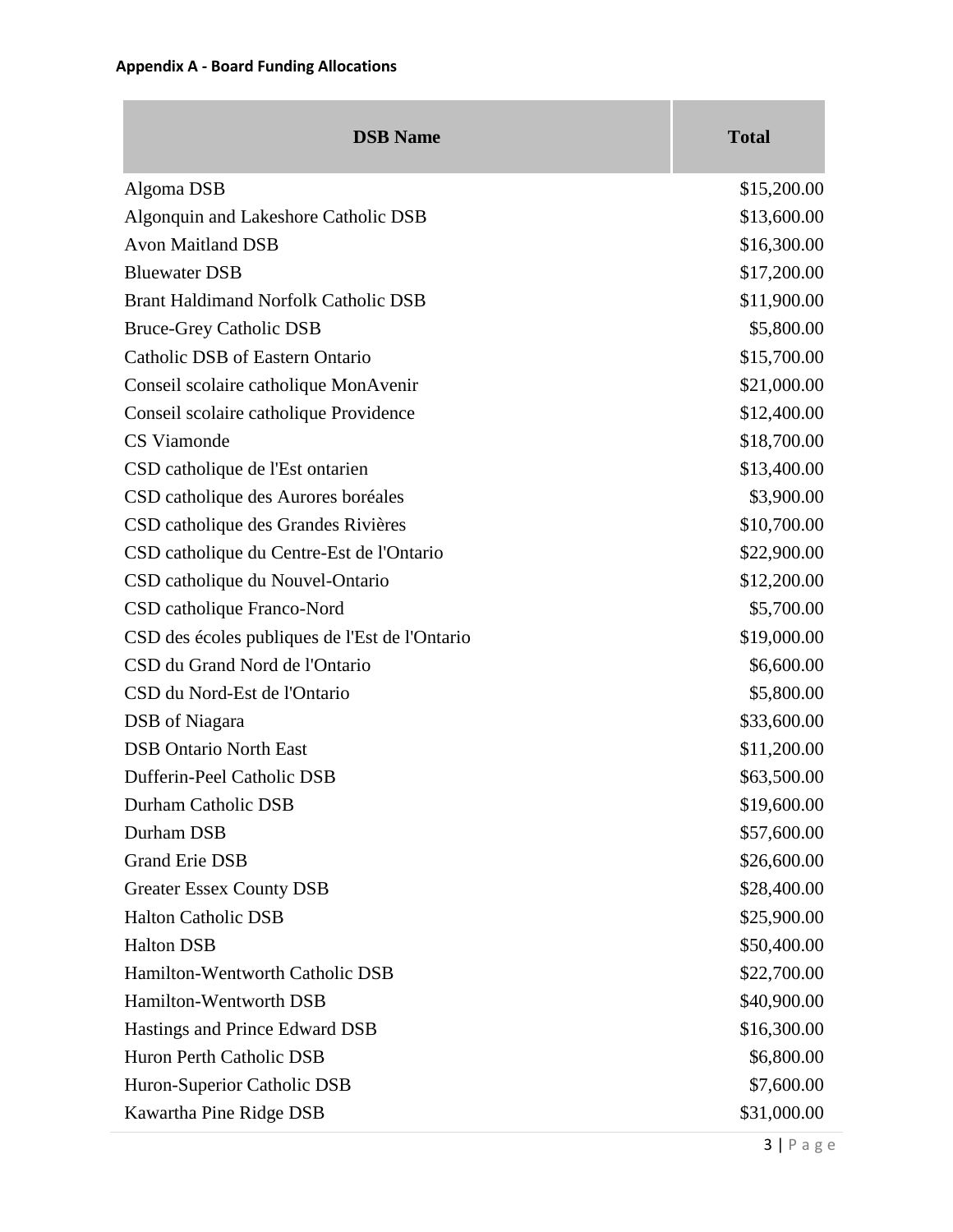| Keewatin-Patricia DSB                 | \$8,500.00   |
|---------------------------------------|--------------|
| Kenora Catholic DSB                   | \$3,300.00   |
| Lakehead DSB                          | \$10,700.00  |
| <b>Lambton Kent DSB</b>               | \$22,800.00  |
| Limestone DSB                         | \$21,400.00  |
| London District Catholic School Board | \$19,600.00  |
| Near North DSB                        | \$12,800.00  |
| Niagara Catholic DSB                  | \$20,000.00  |
| Nipissing-Parry Sound Catholic DSB    | \$5,400.00   |
| Northeastern Catholic DSB             | \$5,500.00   |
| Northwest Catholic DSB                | \$3,300.00   |
| <b>Ottawa Catholic DSB</b>            | \$37,800.00  |
| <b>Ottawa-Carleton DSB</b>            | \$58,600.00  |
| Peel DSB                              | \$118,200.00 |
| Peterborough V N C Catholic DSB       | \$14,700.00  |
| <b>Rainbow DSB</b>                    | \$15,900.00  |
| <b>Rainy River DSB</b>                | \$5,800.00   |
| <b>Renfrew County Catholic DSB</b>    | \$7,900.00   |
| <b>Renfrew County DSB</b>             | \$10,900.00  |
| Simcoe County DSB                     | \$43,000.00  |
| Simcoe Muskoka Catholic DSB           | \$19,100.00  |
| <b>St. Clair Catholic DSB</b>         | \$10,600.00  |
| <b>Sudbury Catholic DSB</b>           | \$8,300.00   |
| <b>Superior North Catholic DSB</b>    | \$4,000.00   |
| Superior-Greenstone DSB               | \$5,300.00   |
| <b>Thames Valley DSB</b>              | \$59,400.00  |
| Thunder Bay Catholic DSB              | \$8,700.00   |
| <b>Toronto Catholic DSB</b>           | \$74,800.00  |
| <b>Toronto DSB</b>                    | \$229,300.00 |
| <b>Trillium Lakelands DSB</b>         | \$17,900.00  |
| <b>Upper Canada DSB</b>               | \$33,200.00  |
| <b>Upper Grand DSB</b>                | \$30,100.00  |
| <b>Waterloo Catholic DSB</b>          | \$19,300.00  |
| <b>Waterloo Region DSB</b>            | \$50,000.00  |
| <b>Wellington Catholic DSB</b>        | \$8,800.00   |
| <b>Windsor-Essex Catholic DSB</b>     | \$18,100.00  |
| <b>York Catholic DSB</b>              | \$41,300.00  |
| <b>York Region DSB</b>                | \$91,700.00  |